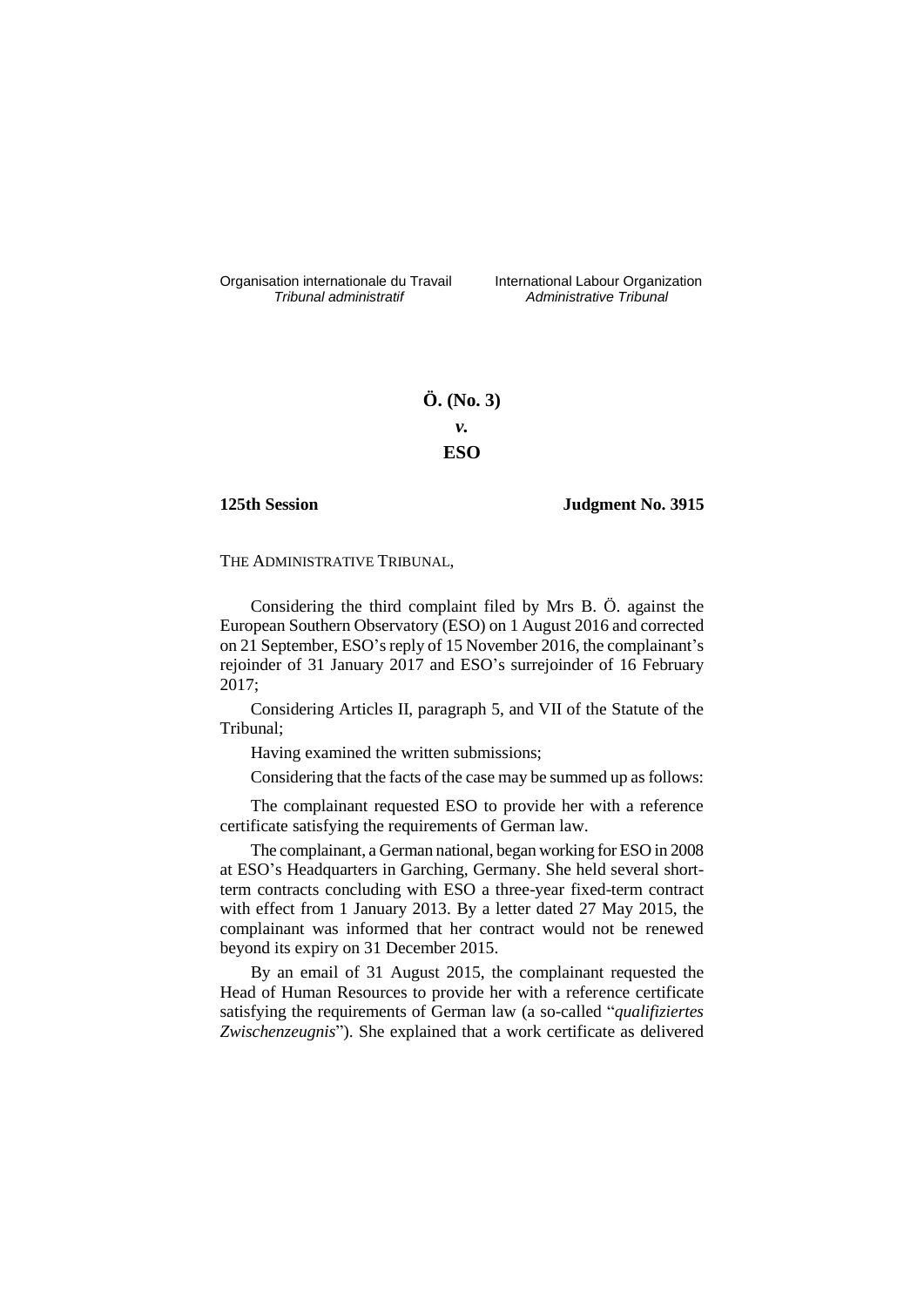by ESO would not suffice as it would not meet the expectations of German companies.

On 14 December 2015 the Head of Human Resources provided the complainant with a "letter of recommendation". On 14 January 2016 the complainant – who had left ESO on 31 December 2015 – replied that this letter did not meet the definition or the standards required for a German reference certificate. She submitted a draft version of a reference certificate and requested the Head of Human Resources to issue her such a certificate by 22 January. On 3 February the Head of Human Resources informed her that the Staff Rules and Regulations did not provide for a reference certificate to be delivered to staff members upon termination of their contract. Moreover, as an international organisation, ESO was not bound by the laws of the Federal Republic of Germany and it was therefore under no obligation to issue the requested reference certificate.

On 4 April the complainant lodged an appeal with the Director General against that decision. By a letter dated 28 April 2016, which was received by the complainant on 3 May 2016, the Head of Human Resources informed her on behalf of the Director General that her appeal was rejected as, under Staff Rule VI.1.01 and Staff Regulation R VI 1.02, the internal appeal procedure was not open to former staff members. That is the decision the complainant impugns before the Tribunal.

The complainant asks the Tribunal to quash the decision of 28 April 2016 as well as the decision of 3 February 2016 and to order ESO to provide her with a reference certificate that meets the standards required under German law and those of the German labour market. Alternatively, she asks the Tribunal to order ESO to provide her with a reference certificate of which she supplies a draft. In addition, she seeks costs.

ESO asks the Tribunal to dismiss the complaint as irreceivable under Article VII, paragraph 2, of the Tribunal's Statute, and as devoid of merit.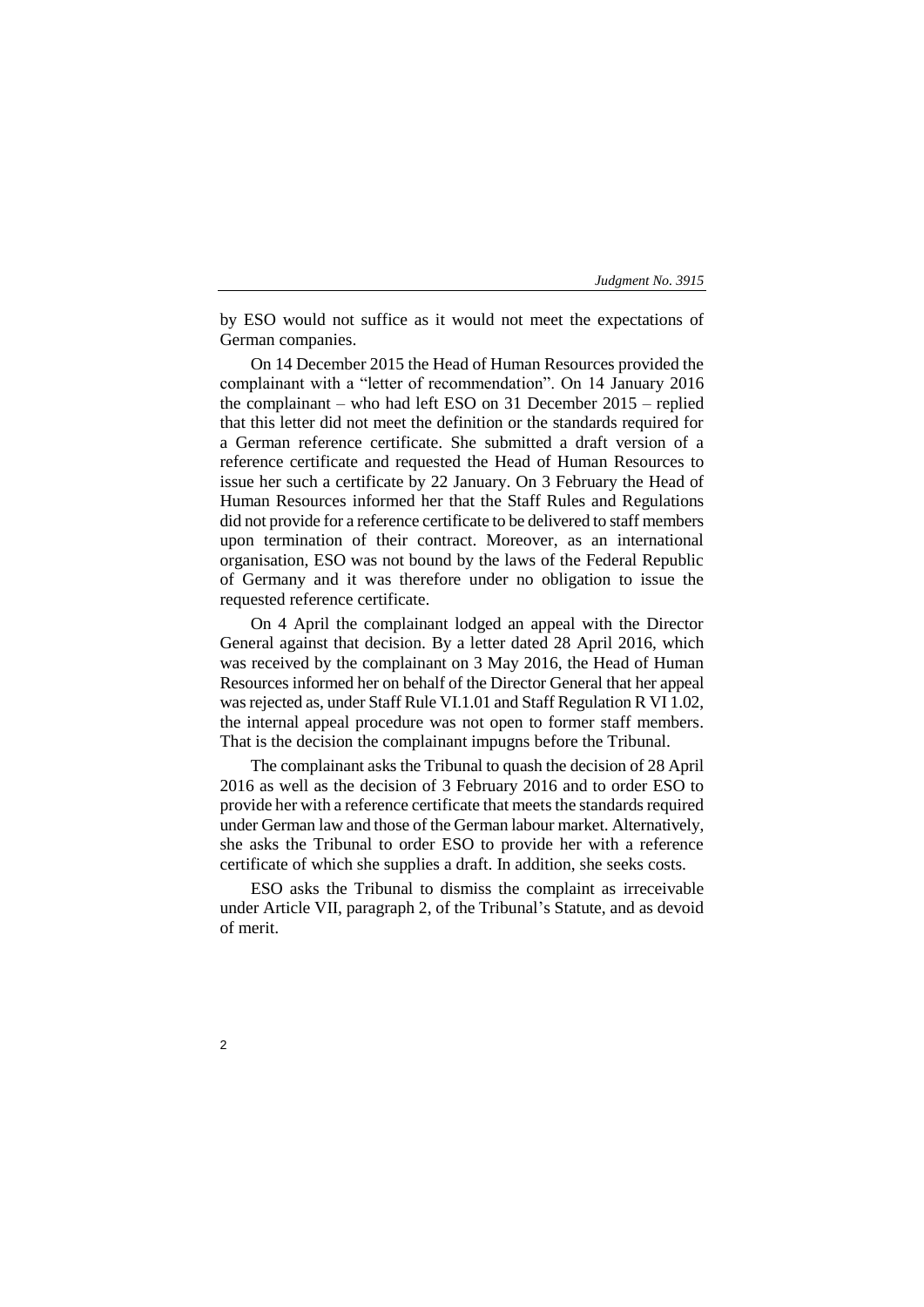## CONSIDERATIONS

1. The complainant impugns the decision of 28 April 2016, which rejected her appeal against the decision of the Head of Human Resources dated 3 February 2016. This latter decision informed the complainant that ESO was under no obligation to issue a reference certificate in the terms in which she requested. By the decision of 28 April 2016, the complainant, who had separated from the organization on 31 December 2015, was informed that, as the internal appeal procedure was, according to Staff Rule VI 1.01 and Staff Regulation R VI 1.02, exclusive to members of personnel, her appeal was rejected.

2. ESO argues that, since the complainant, as a former member of personnel, had "no right to appeal", she should have contested the decision of 3 February 2016 directly before the Tribunal within the ninety-day time limit specified in Article VII, paragraph 2, of the Tribunal's Statute. As she did not do so, her complaint is, according to ESO, irreceivable.

Staff Rule VI 1.01 and Staff Regulation R VI 1.02 confer the right to lodge an internal appeal upon a member of ESO's personnel, but they do not so provide for former members of personnel. Accordingly, in Judgment 2461, under 1 and 2, the Tribunal stated as follows:

"1. The complainant challenges a decision of [ESO] which refers to his letter of appeal dated 8 August 2003. The impugned decision is dated 11 August 2003 and states that since the complainant is no longer a staff member 'the internal appeal is not receivable' according to Article R VI 1.02 of the Staff Regulations.

2. The organisation is correct. The Staff Regulations do not give him any right of internal appeal. The Tribunal finds that no error of law has been made by [ESO]."

3. On 3 February 2016 when the complainant was informed of the decision not to issue her with the reference certificate in the terms in which she requested, she was a former member of personnel having separated from the organization on 31 December 2015. There was therefore no error in the decision of 28 April 2016, since her status as a former member of personnel still obtained on 4 April 2016 when she

3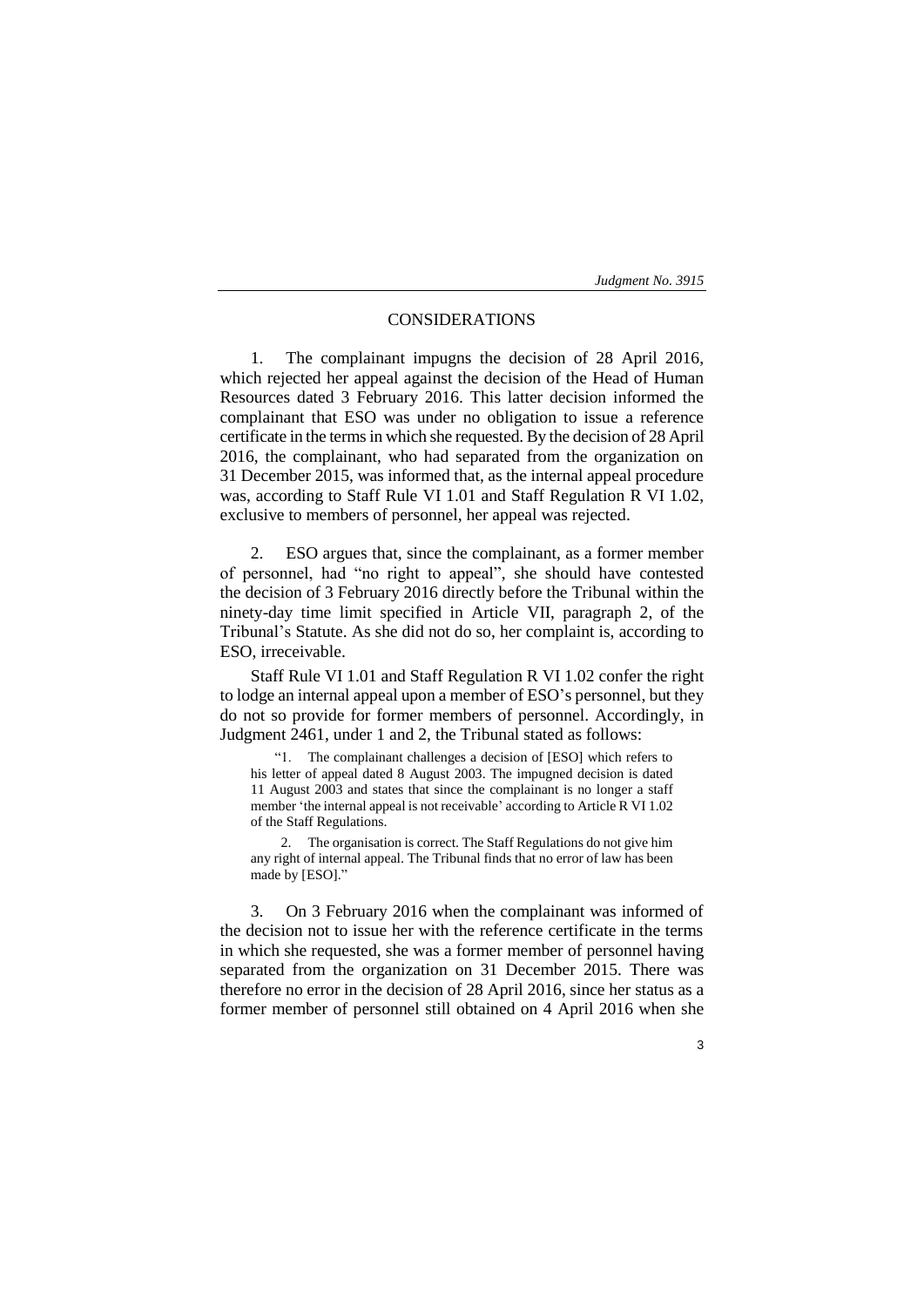lodged the purported appeal against that decision with the Director-General.

Under Article VII of the Statute of the Tribunal, in order for a complaint to be receivable, not only must it be directed against a final decision (paragraph 1), but it must also be filed within ninety days after the complainant was notified of the decision impugned (paragraph 2).

As the complainant did not have any right of internal appeal, she was thus entitled to file a complaint directly with the Tribunal to contest the decision of 3 February 2016 (see, for example, Judgment 3679, consideration 4), which constituted the final decision in this matter for the purposes of Article VII of the Statute of the Tribunal.

The complainant filed her complaint on 1 August 2016, beyond the ninety-day time limit stipulated in the Statute of the Tribunal for challenging the decision of 3 February 2016.

It follows that the complaint is irreceivable and that it thus should be dismissed.

4. In any event, the complaint is unmeritorious.

The complainant argues that ESO was obliged to provide her with a reference certificate that meets the standards required under German law and those of the German labour market.

However, it is firmly established in the case law that the conditions of employment of staff members are subject to the Staff Rules and Regulations of the organisation that employs them and to the general principles of the international civil service and that national laws do not apply, unless where there is express reference thereto (see, for example, Judgment 1311, under 15). In this instance, there is no such reference in ESO's regulatory regime requiring that ESO provides members of personnel with reference certificates that meet the standards required under German law. Furthermore, as was relevantly stated in Judgment 2611, under 8, "the complainant points to nothing in the terms of h[er] appointment to suggest that German law, as distinct from the [ESO Staff Rules and Staff] Regulations, was applicable to any aspect of h[er] employment".

4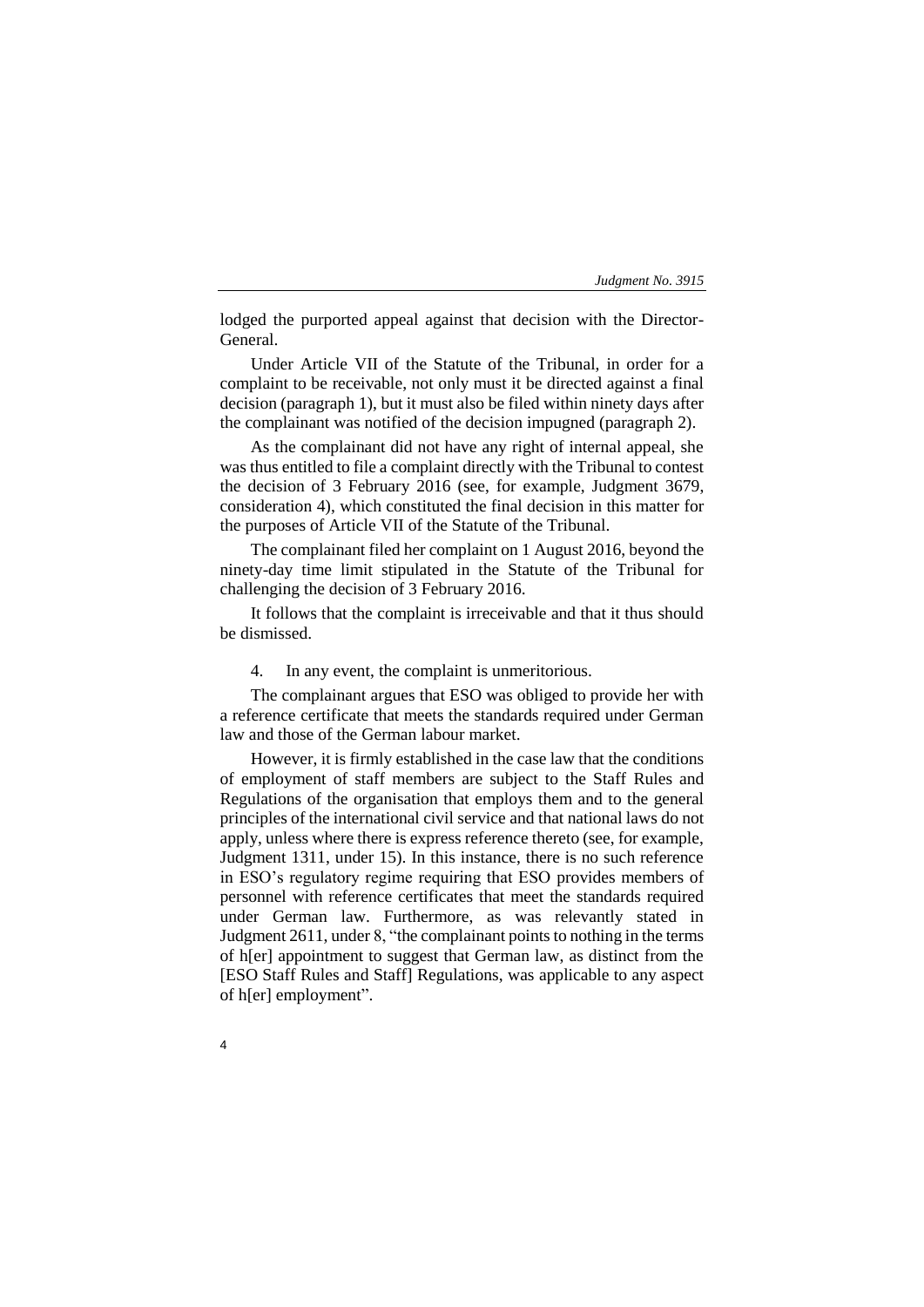5

The Tribunal's case law makes it plain that while an international organization is obliged to issue a reference certificate if required to by its own internal rules, it is not obliged to issue such a certificate in compliance with the laws of a host country. The following was stated in Judgment 841, under 2.

"The rules do not require the ESO to provide the complainant with a performance assessment on the termination of his employment either in the form he seeks or in any other. The ESO is therefore not in breach of any term of the complainant's contract of employment in failing to provide him with a performance assessment. Further, as an international organisation it is not bound by the requirements placed on employers by the laws and usage of the Federal Republic [of Germany]."

Contrary to the complainant's assertion, this statement of principle is applicable whether an ESO's member of personnel was employed under a fixed-term contract, as in Judgment 841, or under a short-term contract, as the complainant was when she joined ESO. The Tribunal notes however that, in keeping with its practice, ESO issued to the complainant a document entitled "letter of recommendation" setting out the duration of the contractual relationship and the main area of her activities.

5. In the foregoing premises, the complaint will be dismissed. The complainant's request for an oral hearing will also be consequentially dismissed as it would serve no practical purpose.

## DECISION

For the above reasons,

The complaint is dismissed.

In witness of this judgment, adopted on 30 October 2017, Mr Giuseppe Barbagallo, President of the Tribunal, Mr Michael F. Moore, Judge, and Sir Hugh A. Rawlins, Judge, sign below, as do I, Dražen Petrović, Registrar.